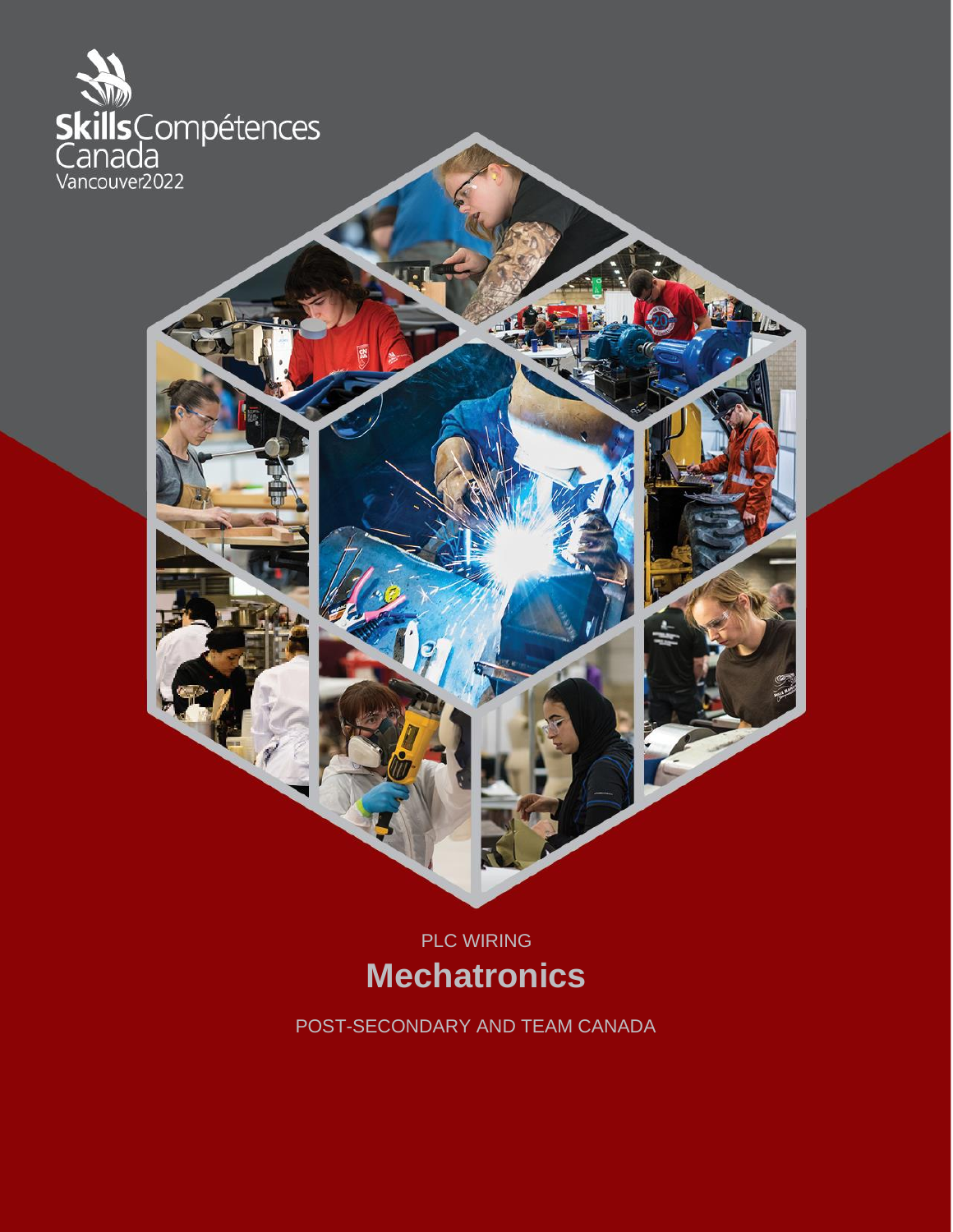



**Syslink I/O connector cable with ferrules - 167122**

- **Design:** One end 24-pin Syslink connector, the other being open with ferrules. Pins 9 and 10, 21 and 22, 23 and 24 are interconnected
- **Function:** This cable allows connection to Easyport module or PLC. This allows switching of 16 I/O signals. You can also use it to supply 24Vdc to sensors and actuators in accordance with the maximum load.
- **Technical Data:** Electrical Data
	- Number of wires 21
	- Diameter of the cross section; 0.34mm ²
	- Connector, 24-pin Amphenol

PLC Wiring 04-Mechatronics Post-Secondary Page 1 of 2